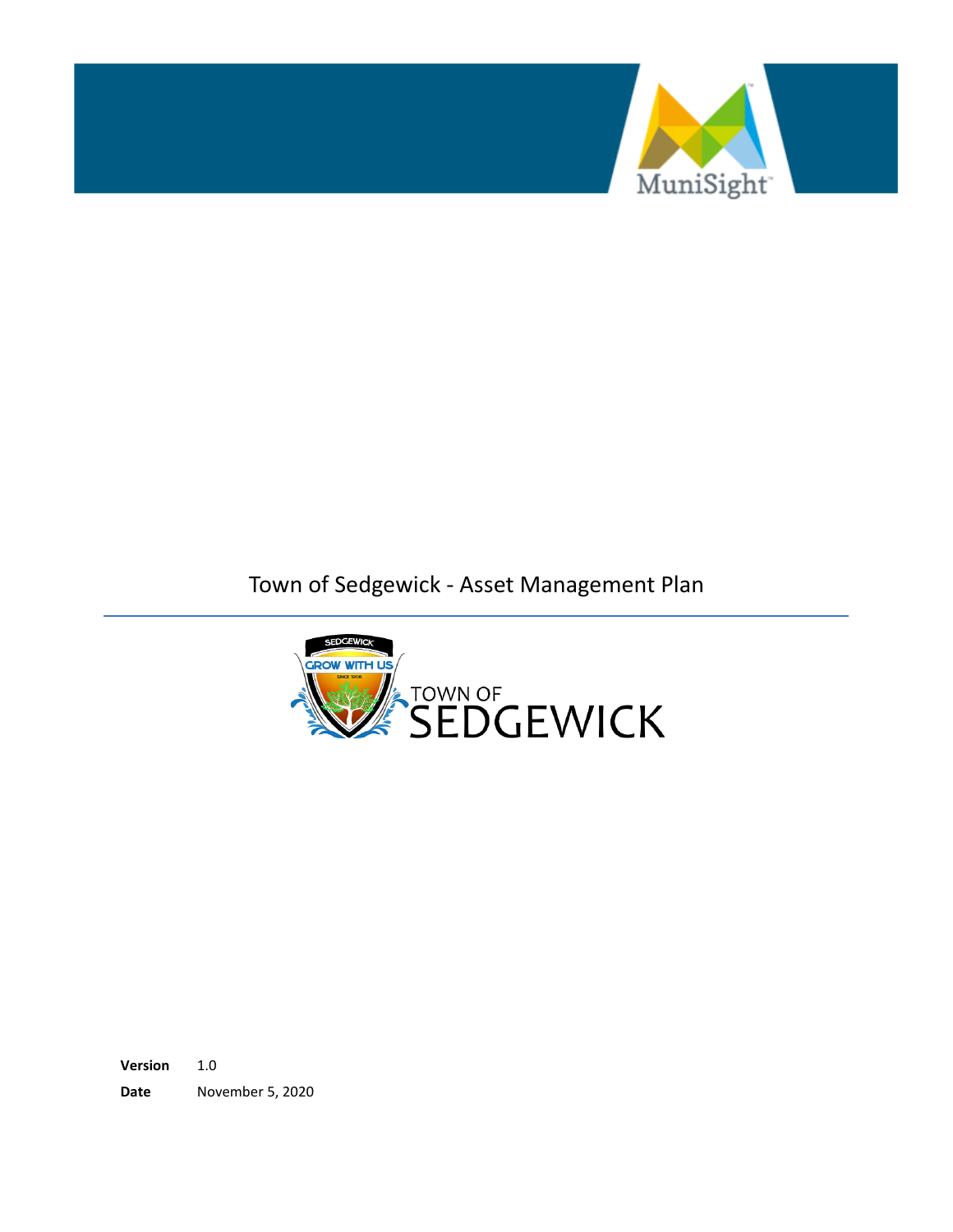

# TABLE OF CONTENTS

# <span id="page-1-0"></span>TABLE OF FIGURES

| FIGURE 1: EXAMPLE OF DETERIORATION CURVE FROM 2019 CANADIAN INFRASTRUCTURE REPORT CARD 5 |
|------------------------------------------------------------------------------------------|
|                                                                                          |
|                                                                                          |
|                                                                                          |
|                                                                                          |
|                                                                                          |
|                                                                                          |
|                                                                                          |
|                                                                                          |
|                                                                                          |
|                                                                                          |
|                                                                                          |
|                                                                                          |
|                                                                                          |
|                                                                                          |
|                                                                                          |
|                                                                                          |
|                                                                                          |
|                                                                                          |
|                                                                                          |
|                                                                                          |
|                                                                                          |
|                                                                                          |
|                                                                                          |
|                                                                                          |
|                                                                                          |
|                                                                                          |
|                                                                                          |
|                                                                                          |
|                                                                                          |
|                                                                                          |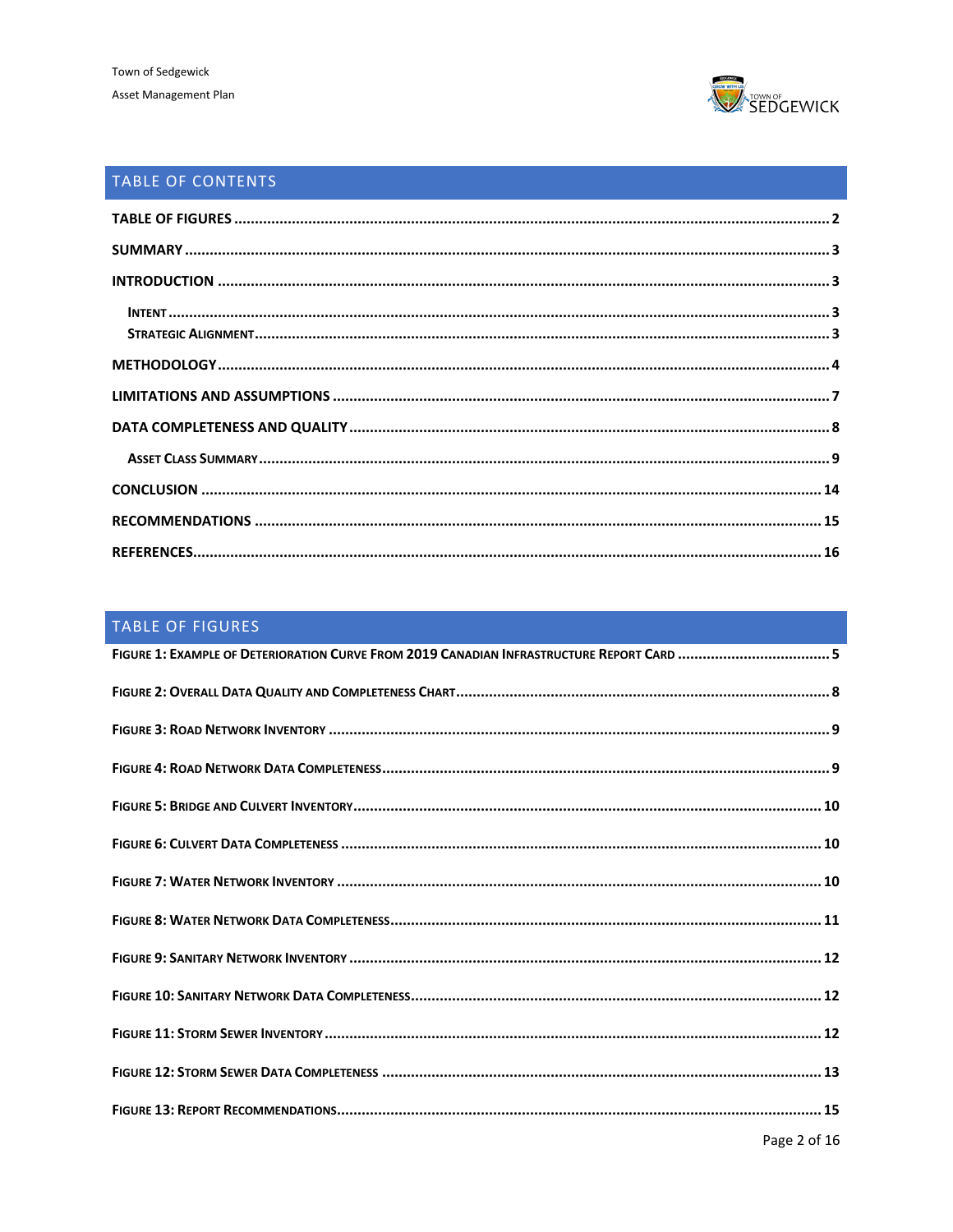

### <span id="page-2-0"></span>SUMMARY

The intent of this Asset Management Plan is to outline how the Town of Sedgewick proposes to achieve its municipal objectives through asset management.

The Asset Management Plan's methodology is based on best practices available to the municipality, from sources such as the Federation of Canadian Municipalities (FCM), interviews with municipal staff, and MuniSight Ltd. To systematically analyze the municipality's asset information, its infrastructure was sorted into various asset classes and evaluated against standard asset condition, level of service, and asset risk considerations. Asset Inventory lists were generated based on the data from the Town of Sedgewick's MuniSight webmap software and interviews conducted with select municipal staff.

Although this plan was developed to be as robust as possible, it limited by a series of assumptions. Primarily, that historical figures are being used to predict future behavior, so any major changes to economic, social, political, or environmental considerations will impact the validity of this report.

After reviewing the relevant asset data available, it is the conclusion of this report that the Town of Sedgewick is at the early stages of developing an effective asset management process. The municipality is at the early stages of collecting asset data (such as condition, level of service, replacement cost, and risk) and does not have enough information to make conclusions about the overall state of infrastructure assets. Developing an asset management process can take place in stages, over many years, and the municipality has taken a significant first step in the development of this asset management plan. It is recommended the municipality continue to develop asset management capabilities in their people, processes, and data systems. Several key recommendations are highlighted in this report to help the municipality focus on the actions with the highest positive potential impact.

### <span id="page-2-1"></span>INTRODUCTION

#### <span id="page-2-2"></span>INTENT

The intent of the Asset Management Plan is to provide a 10,000 ft view of the life cycle activities that a municipality must execute to achieve the desired level of service goals as detailed in their Asset Management Strategy. The Asset Management Plan should provide information on the what assets the municipality possesses, their condition, current day replacement cost, and impact if failed.

An Asset Management Plan plays a specific role in a municipality's practice of asset management, and is therefore organized in a fashion that answers five questions:

- 1. Asset Inventory What are the assets, and where are they?
- 2. State of Infrastructure What condition are the assets in?
- 3. Level of Service What level of service do the assets deliver? Are there any level of service deficiencies?
- 4. Risk What is the impact of these assets failing?
- 5. Financial How much would the assets cost to replace?

### <span id="page-2-3"></span>STRATEGIC ALIGNMENT

This Asset Management Plan utilizes information from the following documents:

Asset Management Policy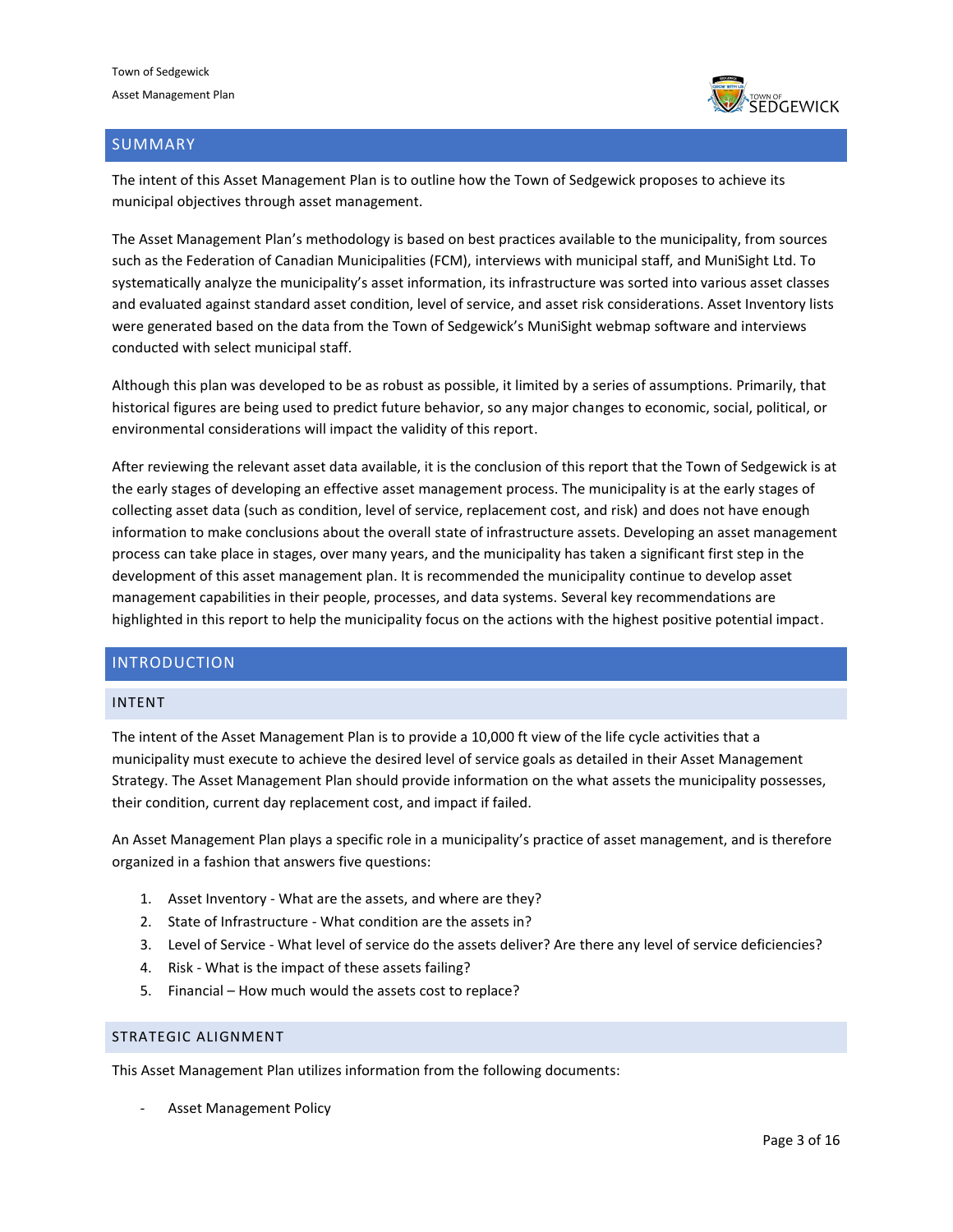Town of Sedgewick Asset Management Plan



- Asset Management Strategy
- 2018 Strategic Plan (Town of Sedgewick, 2018)
- 2020 Operating Budget (Town of Sedgewick, 2020)
- 2020 Capital Budget (Town of Sedgewick, 2020)
- Discovery Interview (interview of municipal staff performed by MuniSight)

### <span id="page-3-0"></span>METHODOLOGY

#### INTRODUCTION TO ASSET CLASSES

To simplify and summarize the results of the AMP, asset classes are used to group and aggregate asset information. In this report, the following asset classes are presented:

| Road Network                  |                          | Paved roads, gravel roads, street signs, sidewalks, etc. |
|-------------------------------|--------------------------|----------------------------------------------------------|
| <b>Bridges &amp; Culverts</b> |                          | Bridges, culverts, etc.                                  |
| Water Network                 | $\overline{\phantom{0}}$ | Valves, water lines, water mains, etc.                   |
| <b>Sanitary Sewer Network</b> | $\overline{\phantom{a}}$ | Sanitary mains, valves, manholes, etc.                   |
| <b>Storm Sewer Network</b>    | $\overline{\phantom{a}}$ | Storm mains, valves, manholes, etc.                      |

#### ASSET INVENTORY

A first step in gaining perspective on a municipality's asset management information is to understand what assets it owns and where those assets are located. A list of assets that a municipality maintains is typically referred to as an Asset Inventory (or Asset Register/Registry). Once the Asset Inventory is completed, common practice is to locate them in the field using surveyors, and then to reference the location of the listed assets in a GIS system.

Aside from identifying and locating assets it is important to collect specific attribute information such as defining characteristics (material of construction, date of construction, etc.) which can be used to infer remaining useful life and replacement costs.

#### STATE OF INFRASTRUCTURE

As assets are utilized and exposed to the environmental elements, they deteriorate over time and need to be replaced. If an assets condition deteriorates enough, it will eventually be unable to provide its intended service (i.e. a washed-out road). For this reason, it is important to identify assets that are progressing towards failure, so they can be proactively replaced or maintained. Monitoring asset condition in a pro-active manner can lead to lower overall lifecycle costs as assets repairs can take place before further deterioration increases the overall cost. Asset repairs are often less disruptive to ratepayers, and are less costly to undertake, than a total replacement of a failed asset. Figure 1 is an example of a typical asset deterioration curve and associated incremental maintenance/replacement costs. Maintaining a database with current asset condition contributes to lower overall capital costs and asset down-time.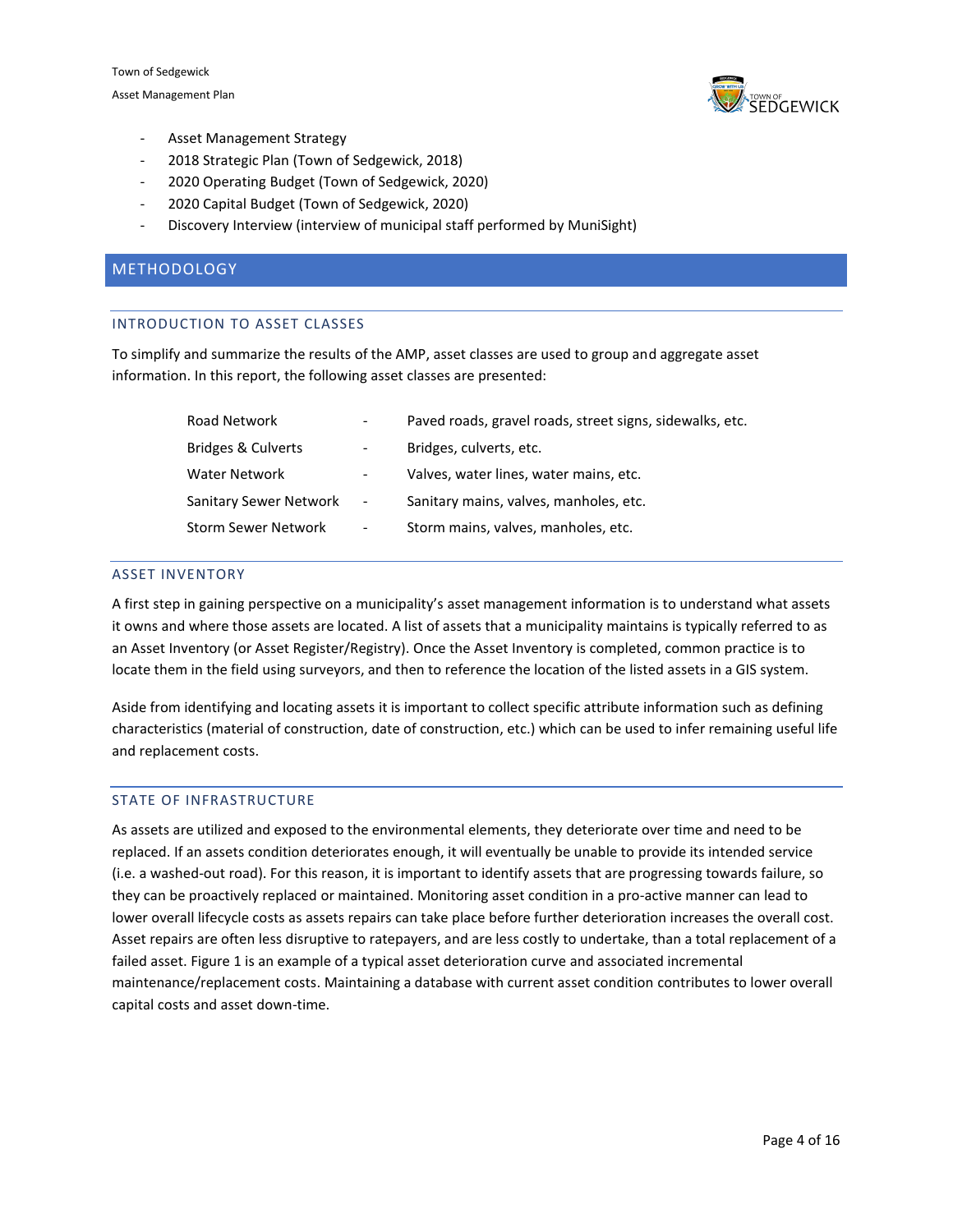



<span id="page-4-0"></span>Figure 1: Example of Deterioration Curve From 2019 Canadian Infrastructure Report Card (ACEC, CCA, CPRA, CPWA, CSCE, CUTA, CNAM, FCM, 2019)

An asset Risk Assessment should be completed for any critical assets, assets that have failed or are close to failure. These Risk Assessments aim to measure the impact of asset failure, relative to the likelihood of the asset failing.

#### LEVEL OF SERVICE

Assessing an asset's Level of Service (LOS) is a critical component of a sound Asset Management Plan, and is one of the three cornerstones of an Asset Management Plan, along with relative Condition Assessments, and asset Risk Assessments.

The goal of the LOS Assessment should be for a municipality to identify if an asset is delivering on its intended benefit. A good assessment of an asset's Level of Service lets a municipality know if an asset needs to be upgraded or modified, based on what the asset's users are expecting from the asset.

Understanding service means having a clear and consistent understanding of:

- 1. The types of services you provide;
- 2. The groups of residents, businesses, and institutions that you provide services to;
- 3. The level of service being delivered currently (your performance); and
- 4. The level of service you're aiming to provide (your target).

An asset's LOS is a measurement of its ability to deliver the desired benefits to the users of the asset. For example, a properly designed road must be able to transport enough vehicles to prevent traffic and inconvenience to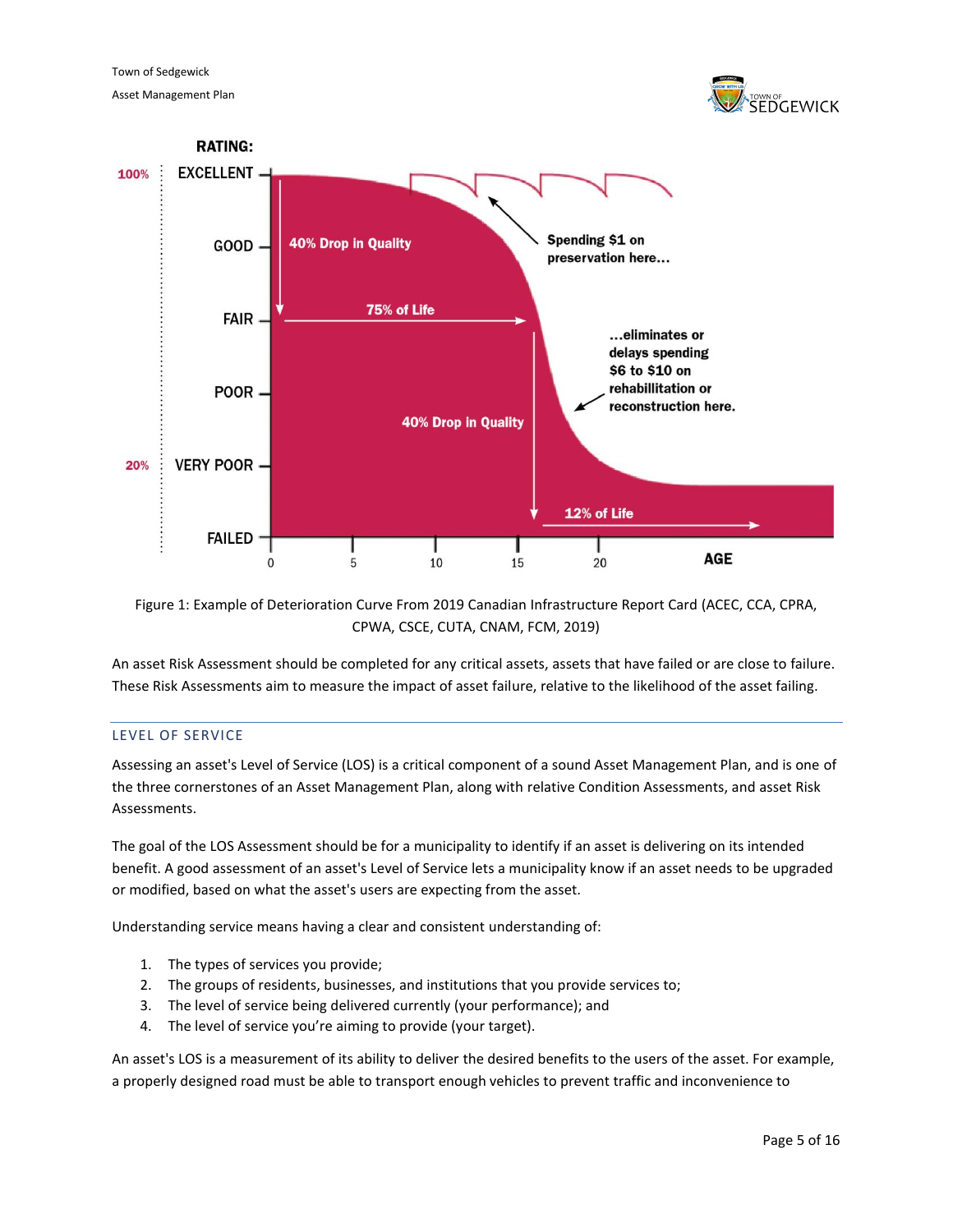

stakeholders, while also being in good enough condition to provide a comfortable ride. Broadly speaking, there are three different types of Level of Service:

- Technical requirements dictated by the technical design requirements of the asset
- Legislated requirements dictated by various levels of government (i.e. Federal/ State/ Provincial/ Municipal)
- Customer requirements dictated by the stakeholder utilizing the asset

A proper LOS assessment will incorporate criteria from each of the three categories to ensure that an asset is meeting service performance.

A level of service deficiency is identified when the desired level of service does not match the actual level of service being produced by the asset. Part of Asset Management Planning is identifying these deficient assets so that they can be considered for upgrade, repair, or replacement.

To ensure proper LOS assessments, it is important to consider the following:

- Be consistent within asset type make sure that each asset, within a specific type, is judged against the same LOS criteria
- Keep it simple Make a LOS assessment fit for purpose, and do not over complicate it with a vague, or large, set of criteria
- Keep your customer in mind Understanding the end customer who receives service from an asset is important when deciding which criteria to use when evaluating the Level of Service.

#### RISK

An asset Risk Assessment helps municipal administrators understand if a failed asset possesses the potential to impact the municipality in a negative manner. Once the risks are known, a municipality can decide whether to invest in mitigating them.

Risk assessments are an assessment of potential events that could result in consequences associated with an asset. The risk score is a function of a consequence's impact and likelihood:

- Impact what is the magnitude of a consequence's influence?
- Likelihood what is the probability that this consequence will occur?

An assessment of asset risk depends on:

- Properly evaluating the potential events associated with an asset what events could create unintended consequences? (e.g. an improperly maintained gravel road)
- Properly evaluating the potential consequences associated with an event what consequences could arise as a result of events? (e.g. vehicle damage due to improperly maintained gravel roads)
- Properly assessing the impact and likelihood of a potential consequence.

A commonly used model to evaluate the different considerations of risk consequences is in the form of the PEARS model:

- People what is the potential for a consequence to harm people?
- Environment could this negatively impact the environment?
- Assets what is the potential for municipal assets to be damaged?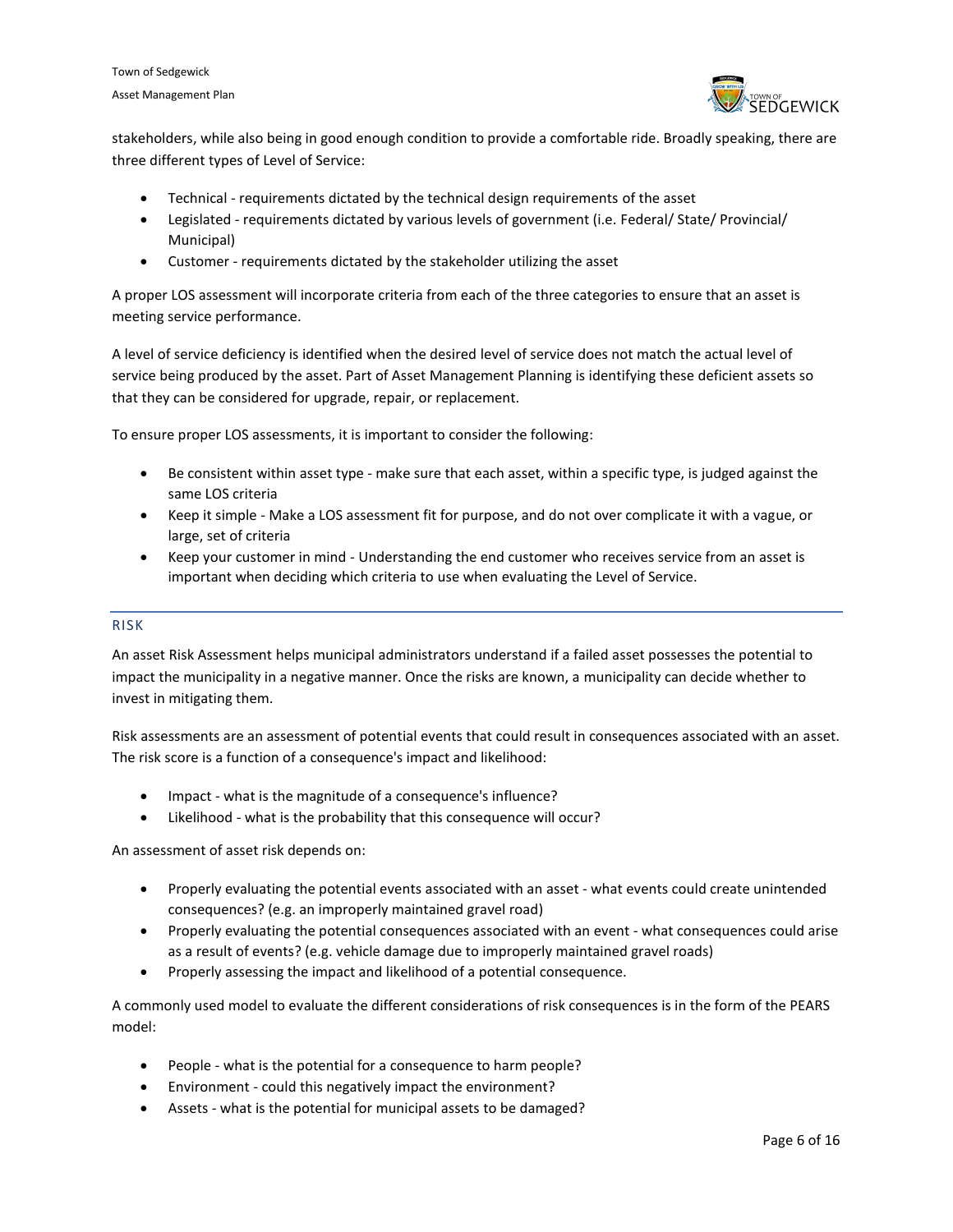Town of Sedgewick Asset Management Plan



- Reputation what effect could this consequence have on our municipality's reputation at the local, provincial/state, and national level?
- Service could this consequence negatively affect an assets' ability to deliver on the designed service?

When evaluating a potential consequence, it is important to consider whether the consequence could affect people, the environment, other assets, municipality's reputation, or the asset's ability to deliver service.

#### FINANCIAL

Replacement cost is used to represent the current day value of a particular asset and is a representation of the full costs to replace the asset. This includes engineering, planning, materials, labour, administration costs, etc. Although it is a rough estimate of the true cost of replacing the asset, it is a good proxy to utilize when considering financial implications between asset investment options.

For the purpose of asset management planning, actual cost figures can be used, or costing algorithms can be developed and applied to an asset class to represent replacement value. Note that financial figures in an Asset Management Plan should not be used for operational budgeting purposes, as they are often too abstract.

#### USING MUNISIGHT WEBMAP

The Town of Sedgewick is currently storing asset information in MuniSight's webmap application. This asset inventory can contain relevant asset information such as location, quantity, material, and length. The Summary section of this document includes the addition asset attributes that would be required to estimate the replacement costs if the Town of Sedgewick was utilizing MuniSight's AMP software. Town of Sedgewick currently does not have the AMP, which would allow for use of condition assessment, level of service assessment, risk assessment, and replacement cost software.

#### <span id="page-6-0"></span>LIMITATIONS AND ASSUMPTIONS

Although comprehensive, this Asset Management Plan does have limitations that must be highlighted, namely:

#### FUTURE PREDICTIONS ARE BASED ON HISTORICAL INFORMATION

A fundamental assumption in this report is that the past is the best predictor of the future. The report uses historical information, such as replacement costs, to predict the future costs considering inflationary effects. Major economic, social, political, or environmental changes will degrade the relevance of historical information in predicting the future, thus rendering the findings of this report less accurate.

#### A VIEW OF A POINT IN TIME

This report represents a snapshot in time. It is representative of the current state-of-affairs at the time of writing and will become dated with changes to municipal priorities and asset characteristics.

#### CAPITAL EXPENDITURES

The Asset Management Plan only considers capital expenditures (CAPEX) when evaluating financial implications and does not consider operational expenses.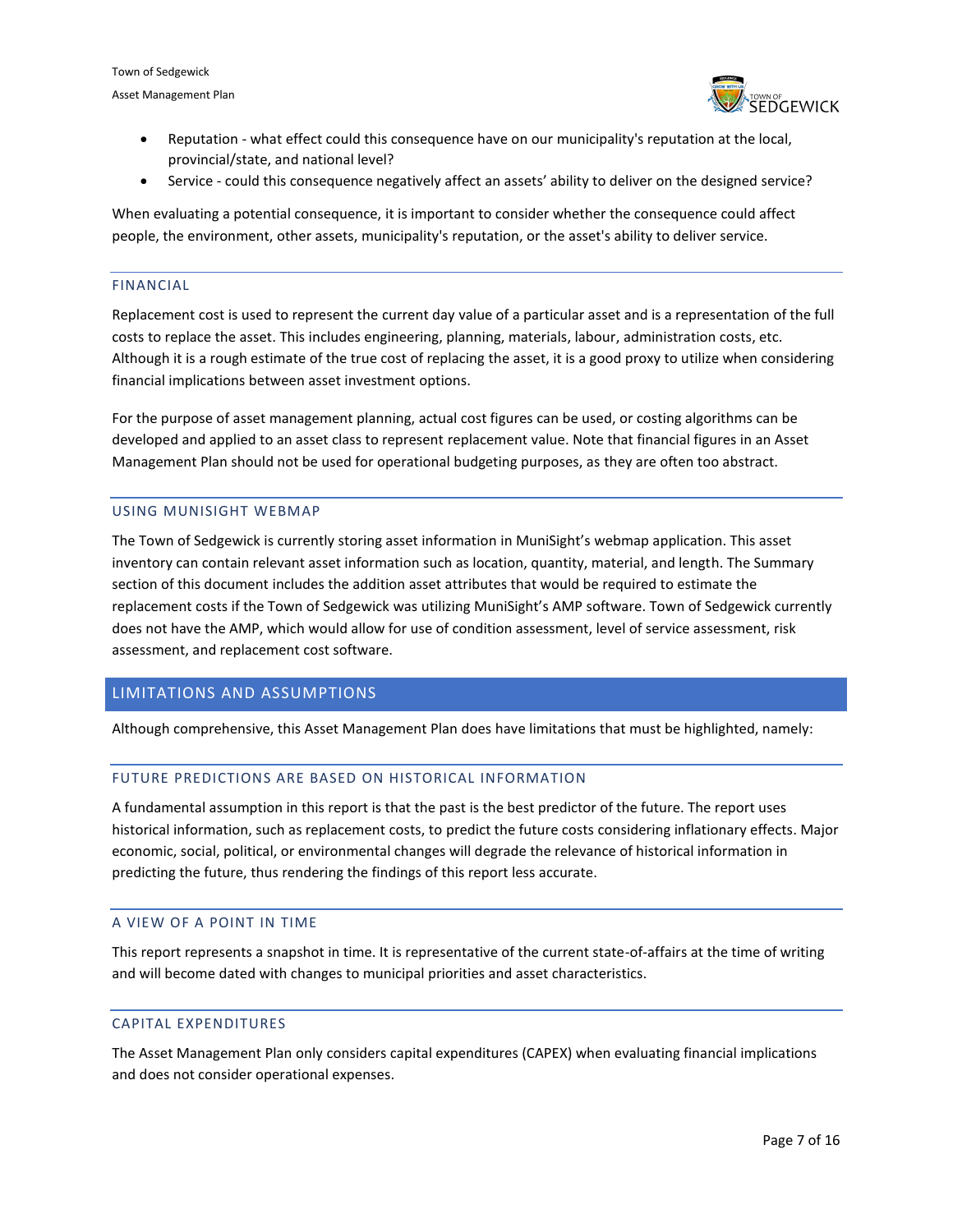

### <span id="page-7-0"></span>DATA COMPLETENESS AND QUALITY

The Town of Sedgewick maintains a GIS software system to house most of its municipal asset information. The completeness and quality of the data was evaluated as part of this Asset Management Plan, where:

- Complete dataset: a dataset that includes 100% of the physical assets in the municipality's jurisdiction.
- Quality dataset: a dataset that is error free and contains all the necessary information.

|                   |          | Road<br><b>Network</b> | <b>Culverts</b> | Water<br><b>Network</b> | Sanitary<br><b>Network</b> | <b>Storm</b><br><b>Network</b> |
|-------------------|----------|------------------------|-----------------|-------------------------|----------------------------|--------------------------------|
| Asset             | Complete | B                      | B               | B                       | B                          | B                              |
| Inventory         | Quality  | B                      | C               | B                       | B                          | C                              |
| Asset             | Complete | B                      | E               | B                       | B                          | E                              |
| <b>Condition</b>  | Quality  | C                      | E               | C                       | C                          | E                              |
| Level of          | Complete | Ε                      | E               | E                       | E                          | E                              |
| <b>Service</b>    | Quality  | E                      | E               | E                       | E                          | E                              |
| <b>Asset Risk</b> | Complete | E                      | E               | E                       | E                          | E                              |
|                   | Quality  | E                      | E               | E                       | E                          | E                              |
| Replacement       | Complete | B                      | E               | B                       | B                          | E                              |
| Cost              | Quality  | C                      | E               | C                       | C                          | E                              |

Figure 2: Overall Data Quality and Completeness Chart

<span id="page-7-1"></span>Striving for an A-grade in each category is a very long-term goal. Collecting asset information is a continuous process that involves time, money, and planning. A municipality will never have a fully complete inventory of their assets, due to the practical complexity of reaching such a goal. It is reasonable to expect that municipalities should focus on building accurate and complete inventories for their most valuable and critical assets first, followed by less important asset categories. In practice, this means prioritizing different classes of assets. For example, a municipality may decide that understanding road asset information is more important than traffic sign asset information, which would prompt them to focus on building a complete road network asset inventory before even beginning to build an inventory of traffic sign information.

After reviewing Figure 2, the Town of Sedgewick is not able to make asset management infrastructure investment decisions with its current asset information. It is the recommendation of this report to focus on centralizing Sedgewick's asset management information and collecting asset information on the condition, level of service, risk, and replacement cost. A breakdown of the data collected can be found in the Asset Class Summary section below.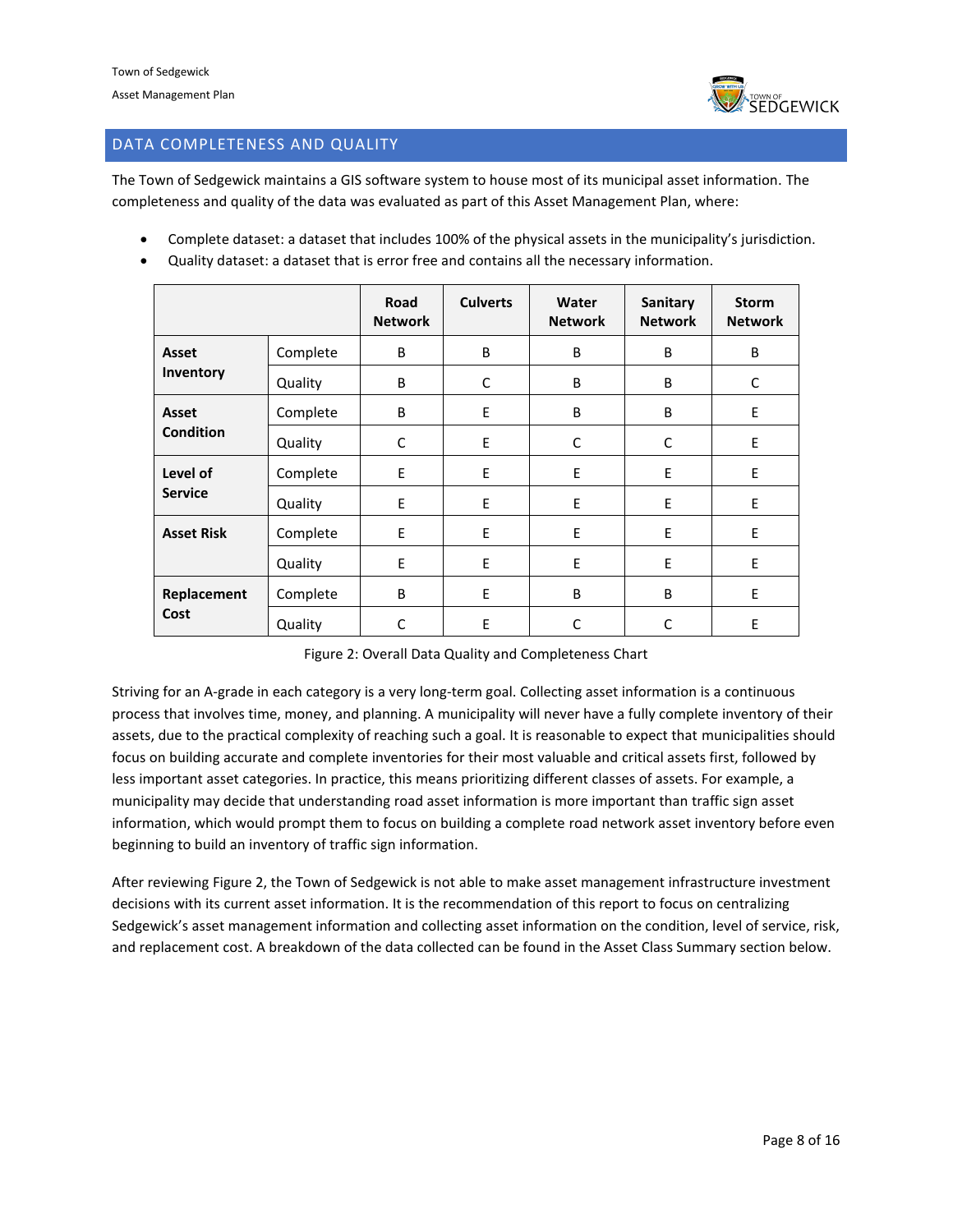

### <span id="page-8-0"></span>ASSET CLASS SUMMARY

#### ROADS

The Town of Sedgewick owns and manages a road network for transportation of people and goods throughout the municipality. Figure 3 is a summary of the road network inventory that is stored within the Webmap software:

| <b>Asset Name</b>        | (Units) | Count         |
|--------------------------|---------|---------------|
| Sidewalk                 | (km)    | 5.8           |
| Curb/Gutter              | (km)    | 44            |
| Gravel                   | (km)    | $\mathcal{P}$ |
| Paved                    | (km)    | 12            |
| <b>Total Road Length</b> | (km)    | 14            |

Figure 3: Road Network Inventory

<span id="page-8-1"></span>It is recommended that the Town of Sedgewick reviews and collects the designated road widths, as these are used as a primary factor in estimating replacement cost. While Sedgewick has a centralized database for storing asset information, the municipality does not have enough data on levels of service, asset condition, asset risk, and replacement cost to proceed forward with meaningful analysis of this information. Data quality metrics for the road network have been broken down in Figure 4 below.

| <b>Asset Name</b> | Attribute                   | Data Completeness |
|-------------------|-----------------------------|-------------------|
| Roads             | <b>Road Class</b>           | 100%              |
|                   | Road Width                  | 0%                |
|                   | <b>Install Date</b>         | 0%                |
|                   | <b>Expected Useful life</b> | 0%                |

Figure 4: Road Network Data Completeness

<span id="page-8-2"></span>It is recommended that the municipality begin to collect additional information on the road network. This should start with finalizing the asset inventory, then progress to conducting condition and levels of service assessments for the road network assets that the municipality deems are the most critical. Refer to the "Getting Started: Toolkit Guide" (Municipal Affairs Alberta, 2015) for templates and suggestions for completing these assessments. The municipality has engineering firms periodically complete inspections on their road infrastructure, it is recommended that this data be standardized and stored within a centralized database for future asset management planning purposes.

#### CULVERTS

The table below is a summary of the culverts inventory that is stored within the centralized database:

| <b>Asset Name</b> | (Units) | Count |
|-------------------|---------|-------|
| Culverts          | (#)     | 11    |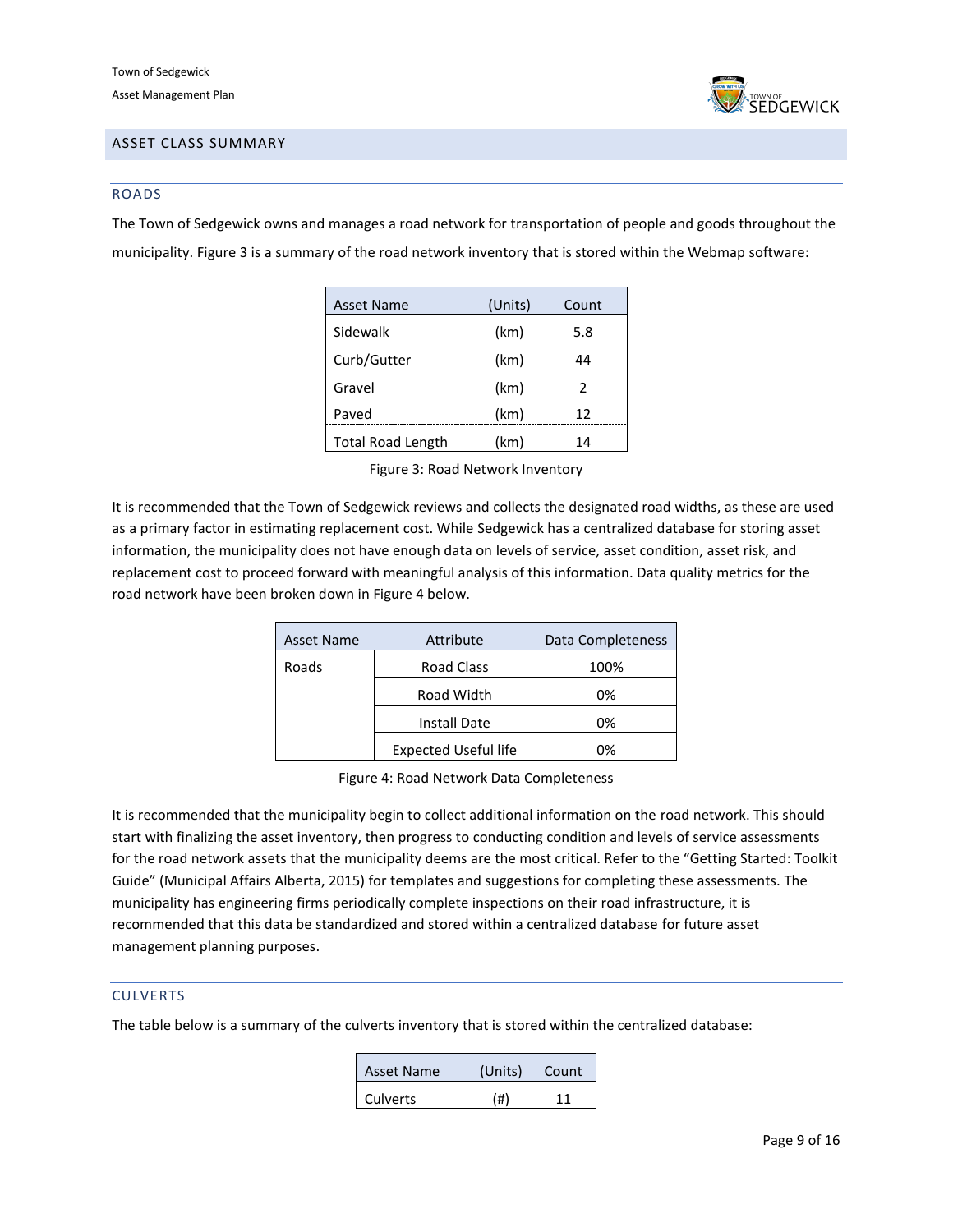

<span id="page-9-0"></span>Data quality metrics for the culvert inventory has been broken in Figure 6.

| Asset Name | Attribute            | Data Completeness |
|------------|----------------------|-------------------|
| Culvert    | Length               | 0%                |
|            | Diameter             | 100%              |
|            | <b>Install Date</b>  | 0%                |
|            | Expected Useful life | 0%                |

Figure 6: Culvert Data Completeness

<span id="page-9-1"></span>In order to estimate the replacement costs of these culverts, it is required that municipality collect the length of these culverts. It is also recommended to collect the install date and estimated useful life for these assets to develop an asset replacement forecast. Town of Sedgewick does not have enough data on levels of service, asset condition, asset risk, or asset replacement cost, to proceed forward with meaningful analysis of this information. It is recommended that the municipality begin to collect additional information on their culverts.

#### WATER NETWORK

The Town of Sedgewick owns and maintains a water network to provide potable water to stakeholders. This network includes a water treatment plant and distribution infrastructure. The figure below is a summary of Sedgewick's water network:

| <b>Asset Name</b>     | (Units) | Count |
|-----------------------|---------|-------|
| Water Main            | (km)    | 13    |
| Water Hydrant         | (# )    | 44    |
| Water Treatment Plant | (#)     | 1     |
| <b>Water Pump</b>     | (#)     | 1     |
| Water Valve           | (#)     | 484   |

Figure 7: Water Network Inventory

<span id="page-9-2"></span>Approximately one third of the municipalities water and sanitary sewer network remain to be replaced, so it is suggested that the municipality focuses their initial asset management efforts in these areas. (Town of Sedgewick, 2018). It is recommended that the condition, level of service, and replacement costs for the water network be determined prior to any further detailed analysis. In order to develop an asset replacement forecast in the future, including replacement costs, it is recommended the Town of Sedgewick collects the remaining data in the data completeness figure below.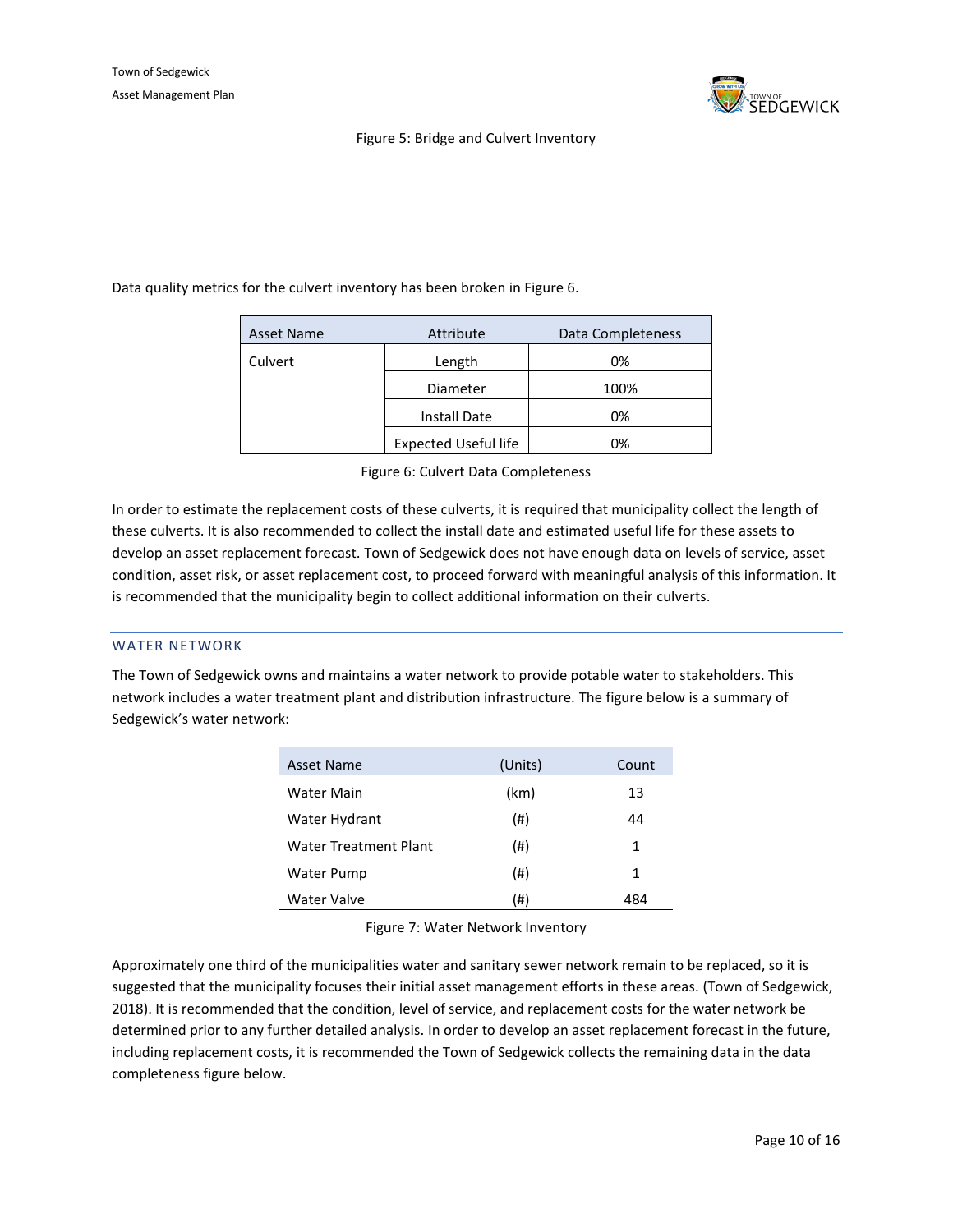

| <b>Asset Name</b>      | Attribute                   | Data Completeness |
|------------------------|-----------------------------|-------------------|
| <b>Water Main</b>      | Material                    | 100%              |
|                        | Diameter                    | 100%              |
|                        | <b>Install Date</b>         | 0%                |
|                        | <b>Expected Useful Life</b> | 0%                |
| Water Hydrant          | <b>Install Date</b>         | 0%                |
|                        | <b>Expected Useful Life</b> | 0%                |
| <b>Water Treatment</b> | <b>Replacement Cost</b>     | 0%                |
| Plant                  | <b>Install Date</b>         | 0%                |
|                        | <b>Expected Useful Life</b> | 0%                |
| Water Pump             | <b>Replacement Cost</b>     | 0%                |
|                        | <b>Install Date</b>         | 0%                |
|                        | <b>Expected Useful Life</b> | 0%                |
| Water Valve            | Diameter                    | 29%               |
|                        | <b>Install Date</b>         | 0%                |
|                        | <b>Expected Useful Life</b> | 0%                |

Figure 8: Water Network Data Completeness

<span id="page-10-0"></span>It is recommended for the municipality to determine the installation date and expected useful life for all the water network assets in order to develop an asset replacement forecast. The municipality does not have enough data on levels of service, asset condition, asset risk, or asset replacement cost to proceed forward with meaningful analysis of this information. The municipality has engineering firms periodically complete inspections on their water network infrastructure, it is recommended that this data be standardized and stored within a centralized database for future asset management planning purposes.

#### SANITARY SEWER NETWORK

Town of Sedgewick owns, operates, and maintains a sanitary sewer collection system to provide wastewater removal for stakeholders of the municipality. As mentioned in the previous section, about one third of the sanitary sewer network remains to be replaced. The table below is a high level summary of the Town of Sedgewick's sanitary network within MuniSight's Webmap: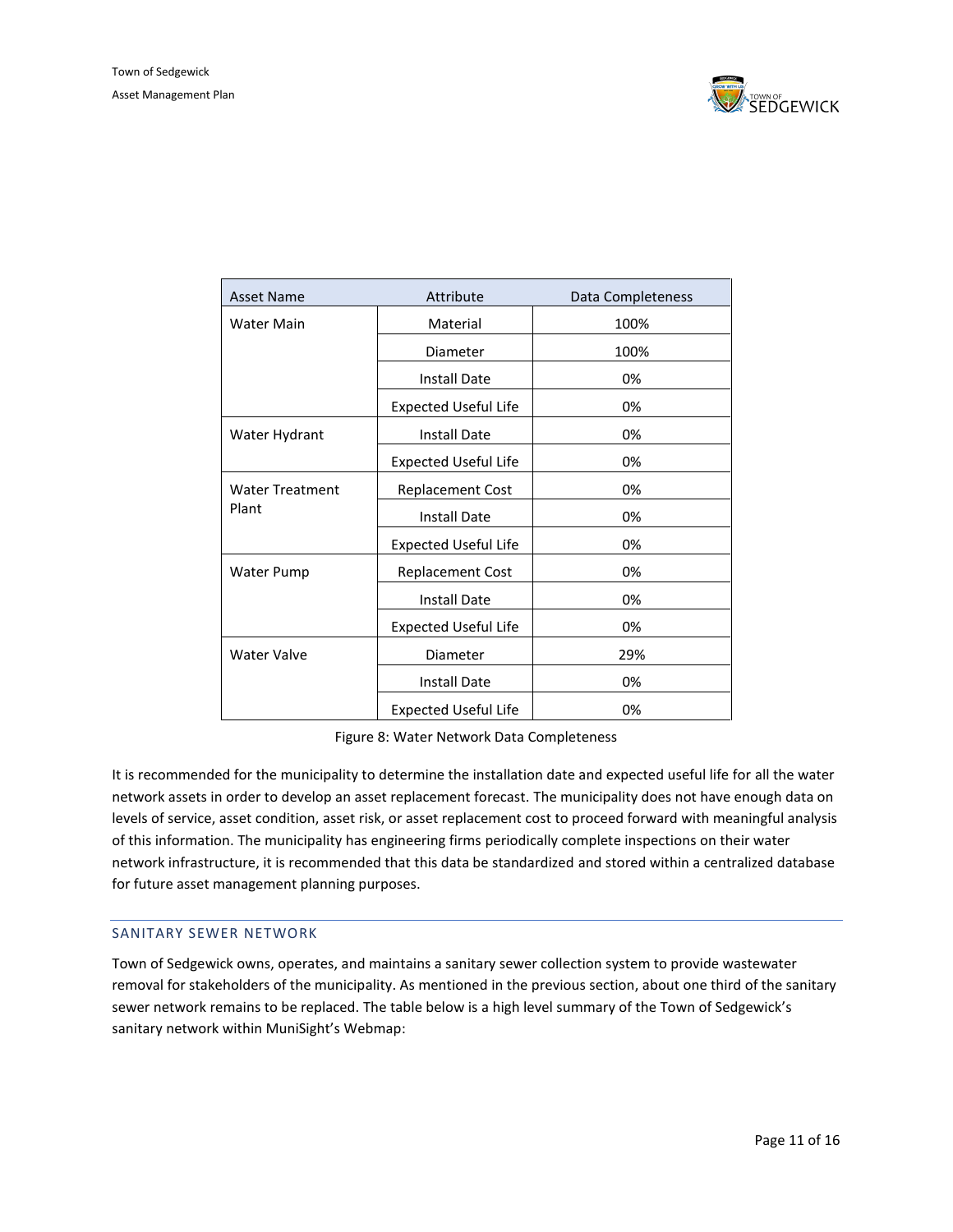

| <b>Asset Name</b>   | (Units) | Count |
|---------------------|---------|-------|
| Sanitary Sewer Main | (km)    | 15    |
| Sanitary Manhole    | (#)     | 124   |
| Sanitary Pump       | (#)     |       |

<span id="page-11-0"></span>Figure 9: Sanitary Network Inventory

The Town of Sedgewick manages a sanitary sewer network. Relevant data quality metrics for this asset category have been broken down in the table below.

| <b>Asset Name</b> | Attribute                   | Date Completeness |
|-------------------|-----------------------------|-------------------|
| Sanitary Main     | Material                    | 53%               |
|                   | Diameter                    | 100%              |
|                   | Install Date                | 0%                |
|                   | <b>Expected Useful Life</b> | 0%                |
| Sanitary Manhole  | <b>Install Date</b>         | 0%                |
|                   | <b>Expected Useful Life</b> | 0%                |
| Sanitary Pump     | <b>Install Date</b>         | 0%                |
|                   | <b>Expected Useful Life</b> | 0%                |
|                   | <b>Replacement Cost</b>     | 0%                |

Figure 10: Sanitary Network Data Completeness

<span id="page-11-1"></span>The municipality does not have enough data on levels of service, asset condition, asset risk, or asset replacement cost to proceed forward with meaningful analysis of this information. It is recommended that the municipality begin to collect additional information on their sanitary network. The municipality has engineering firms periodically complete inspections on their sanitary network infrastructure, it is recommended that this data be standardized and stored within a centralized database for future asset management planning purposes.

#### STORM SEWER NETWORK

The table below is a summary of the Town of Sedgewick's storm sewer network:

| <b>Asset Name</b>          | (Units) | Count |
|----------------------------|---------|-------|
| <b>Storm Sewer Main</b>    | (km)    |       |
| <b>Storm Sewer Manhole</b> | $(\#)$  | 36    |
| Storm Sewer Discharge      | (#)     |       |

Figure 11: Storm Sewer Inventory

<span id="page-11-2"></span>Data quality metrics for this asset category have been broken down in Figure 12.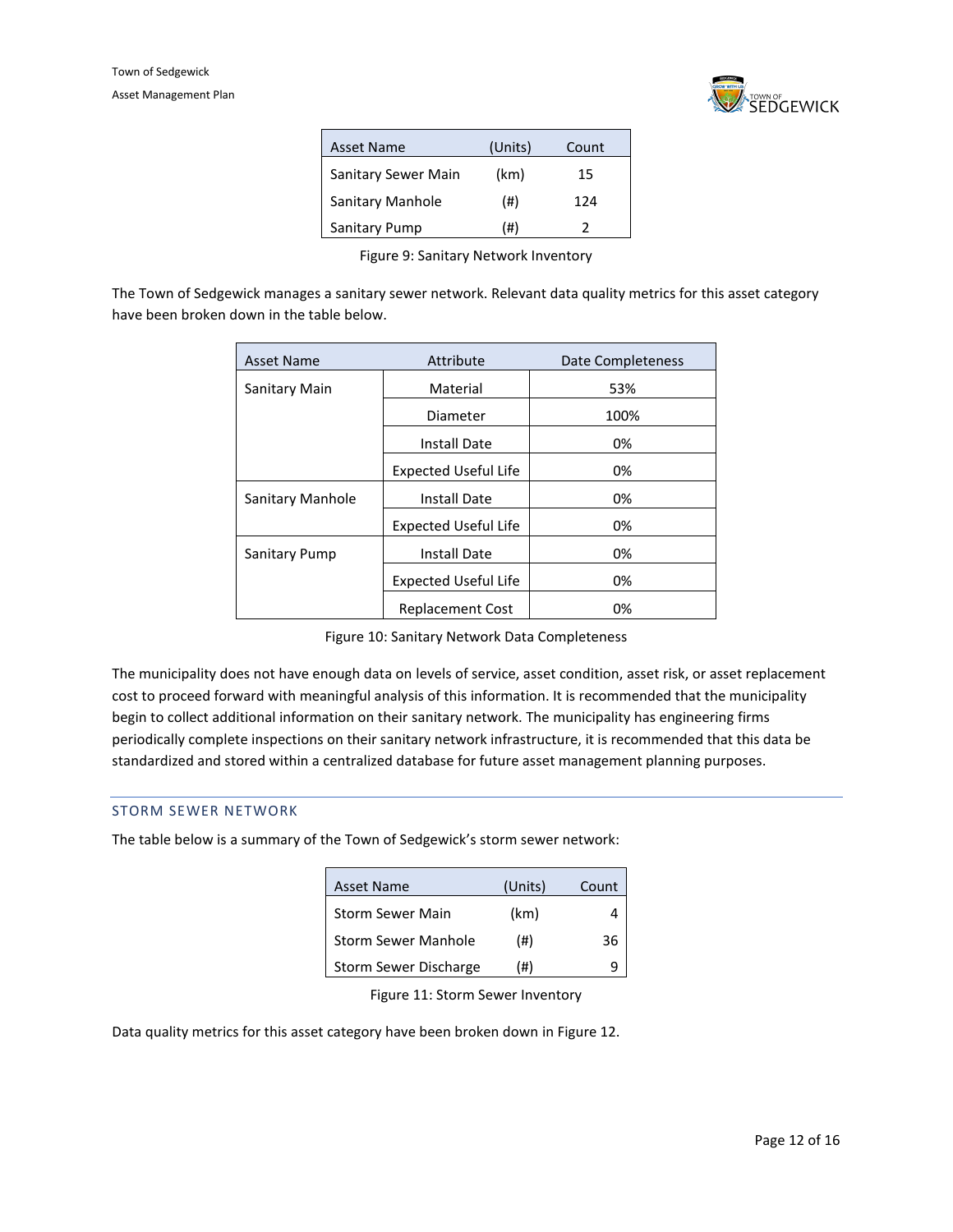

| <b>Asset Name</b>       | Attribute                   | <b>Date Completeness</b> |  |
|-------------------------|-----------------------------|--------------------------|--|
| <b>Storm Sewer Main</b> | Material                    | 95%                      |  |
|                         | Diameter                    | 96%                      |  |
|                         | Install Date                | 0%                       |  |
|                         | <b>Expected Useful Life</b> | 0%                       |  |
| Storm Sewer Manhole     | <b>Install Date</b>         | 0%                       |  |
|                         | <b>Expected Useful Life</b> | 0%                       |  |
| Storm Sewer Discharge   | Diameter                    | 100%                     |  |
|                         | <b>Install Date</b>         | 0%                       |  |
|                         | <b>Expected Useful Life</b> | 0%                       |  |

Figure 12: Storm Sewer Data Completeness

<span id="page-12-0"></span>In order to complete the asset inventory, it is recommended that the municipality determine install date and estimated useful life for each of the assets above in order to develop asset replacement forecasts. It is also suggested that the municipality review current data to ensure that all the asset locations have been captured in this inventory. The municipality does not currently have enough data on levels of service, asset condition, asset risk, or asset replacement cost to proceed forward with meaningful analysis of this information. It is recommended that the municipality begin to collect additional information on their storm sewer network.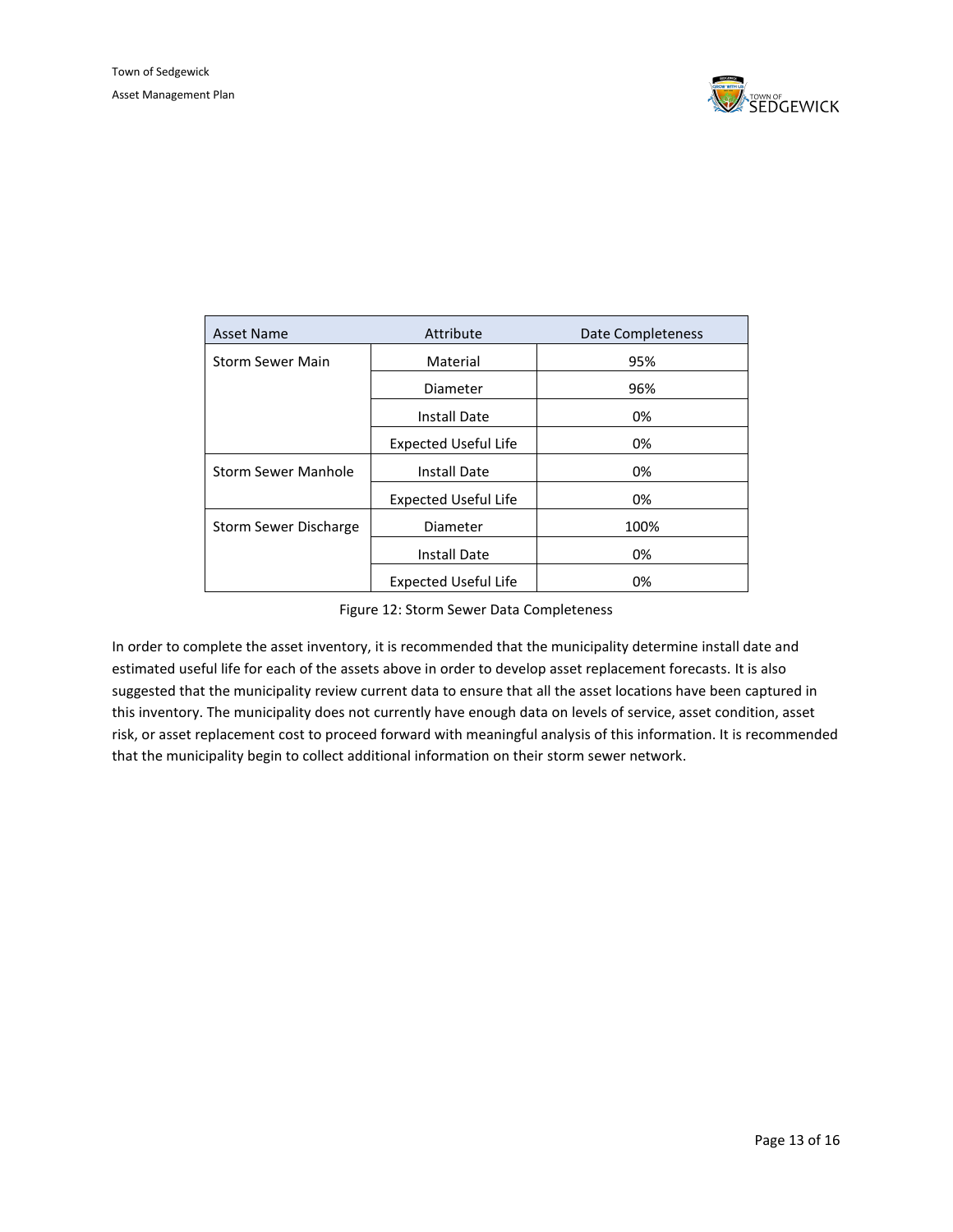

### <span id="page-13-0"></span>**CONCLUSION**

The Town of Sedgewick is at the early stages of developing an integrated and robust asset management process. The municipality has been investing in infrastructure renewal through engineering reports and projects. This is a significant step towards understanding the need for asset reinvestment to maintain long-term service delivery.

The Town of Sedgewick maintains a basic list of asset information for many of their infrastructure assets. It is recommended that the asset conditions, levels of service, risk, and replacement cost information for these infrastructure assets are collected and stored within a centralized asset database. This database typically comes in the form of an excel spreadsheet or asset management software. Centralizing this data is an important step in understanding the overall state of infrastructure assets throughout the municipality. As municipal staffing is generally stretched thin, it is recommended to utilize a gradual and stepped approach to improvement in these area's rather than trying to address all these information gaps at once. This report suggests that the Town of Sedgewick focuses data collection efforts on one portion of the overall asset network. Which portion to begin with is typically deemed as the asset network which requires the most urgent attention or where the state of infrastructure is largely unknown. The strategic plan mentions that one third of the water and sanitary main network need replacement. It was also mentioned by interviewed staff that the curbs, roads, and sidewalks need replacement as well. Both areas are a potential next step for data collection.

Next steps for the Town of Sedgewick include data collection, asset management document consolidation, and additional asset management training for staff. Developing an effective asset management program is a continuous process, which may evolve or change over time. It is reasonable to expect that data collection, defining levels over service, etc. will take place gradually, over a long time period.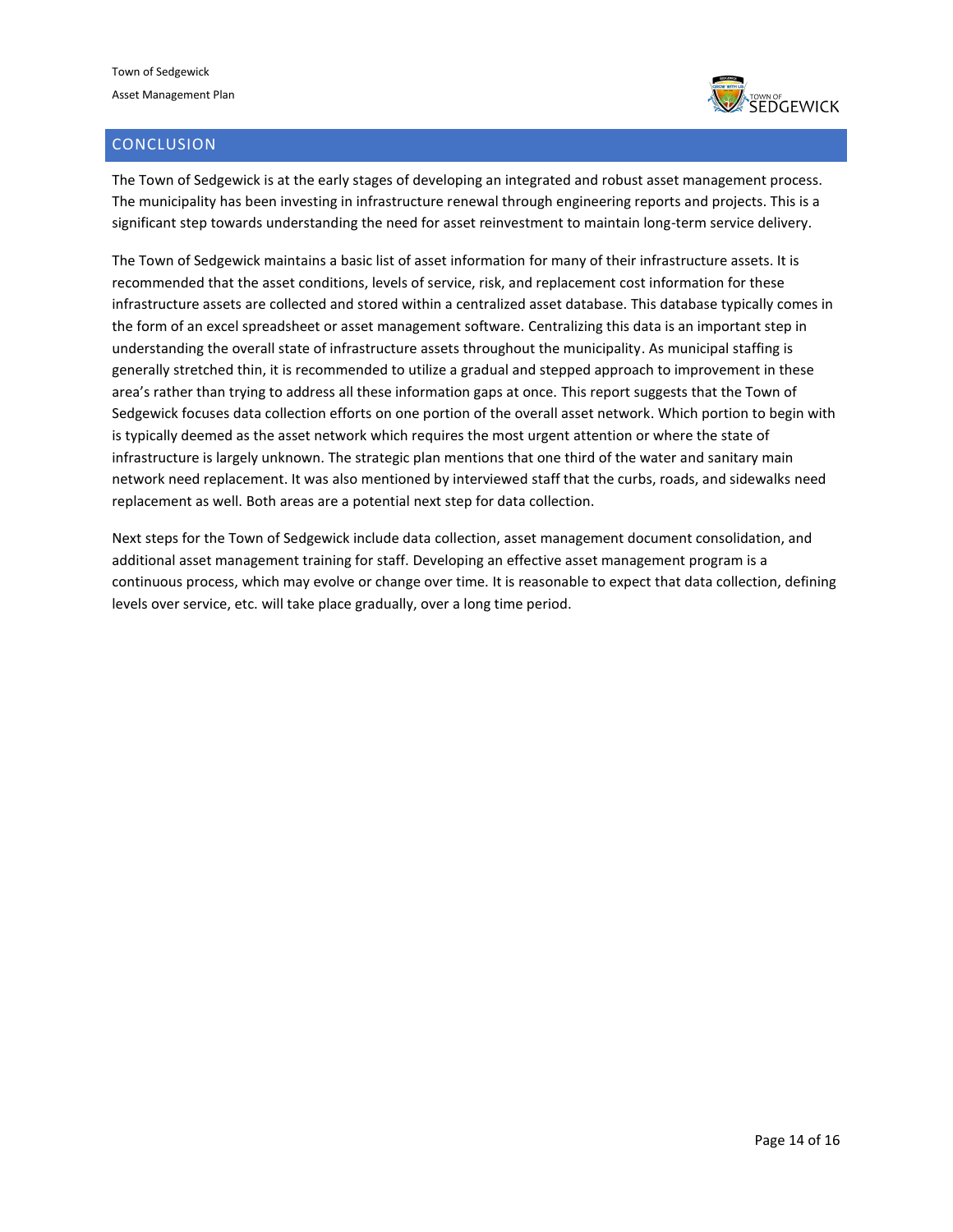Town of Sedgewick Asset Management Plan



# <span id="page-14-0"></span>RECOMMENDATIONS

The following recommendations are provided, based on the findings in this Asset Management Plan:

| # | Priority | Recommendation                                                                                                                                                                                                                                                                 | Accountable |
|---|----------|--------------------------------------------------------------------------------------------------------------------------------------------------------------------------------------------------------------------------------------------------------------------------------|-------------|
| 1 |          | Formalize Asset Management Documentation - adopt draft asset<br>management Policy, Strategy, & Plan.                                                                                                                                                                           | Council     |
| 2 |          | Data Management - Continue to update and sort asset information into<br>centralized database.                                                                                                                                                                                  |             |
| 3 |          | Asset Data - Develop a schedule for completing the asset inventory then<br>begin condition assessment collection. Start with a specific asset type that<br>the municipality deems most critical. For example,                                                                  |             |
|   |          | 1. Collect water network condition (potentially bringing engineering<br>data into centralized database)<br>Collect sanitary network condition (potentially bringing<br>2.<br>engineering data into centralized database)<br>Collect road network condition<br>3.<br>4.<br>Etc. |             |
| 4 |          | Levels of Service - Define Levels of Service for each asset type. This will<br>benefit from input from Council and Stakeholder's throughout the<br>municipality.                                                                                                               |             |
| 5 |          | Training - Investigate Training options for municipal staff on Asset<br>Management fundamental principles.                                                                                                                                                                     |             |
| 6 |          | Determine installation date, expected useful life, and replacement costs for<br>infrastructure assets in order to develop an asset replacement forecast.                                                                                                                       |             |
| 7 |          | Asset Data – Conduct Levels of Service assessment and Risk assessment,<br>beginning with higher priority assets.                                                                                                                                                               |             |
|   |          |                                                                                                                                                                                                                                                                                |             |
|   |          |                                                                                                                                                                                                                                                                                |             |

<span id="page-14-1"></span>Figure 13: Report Recommendations